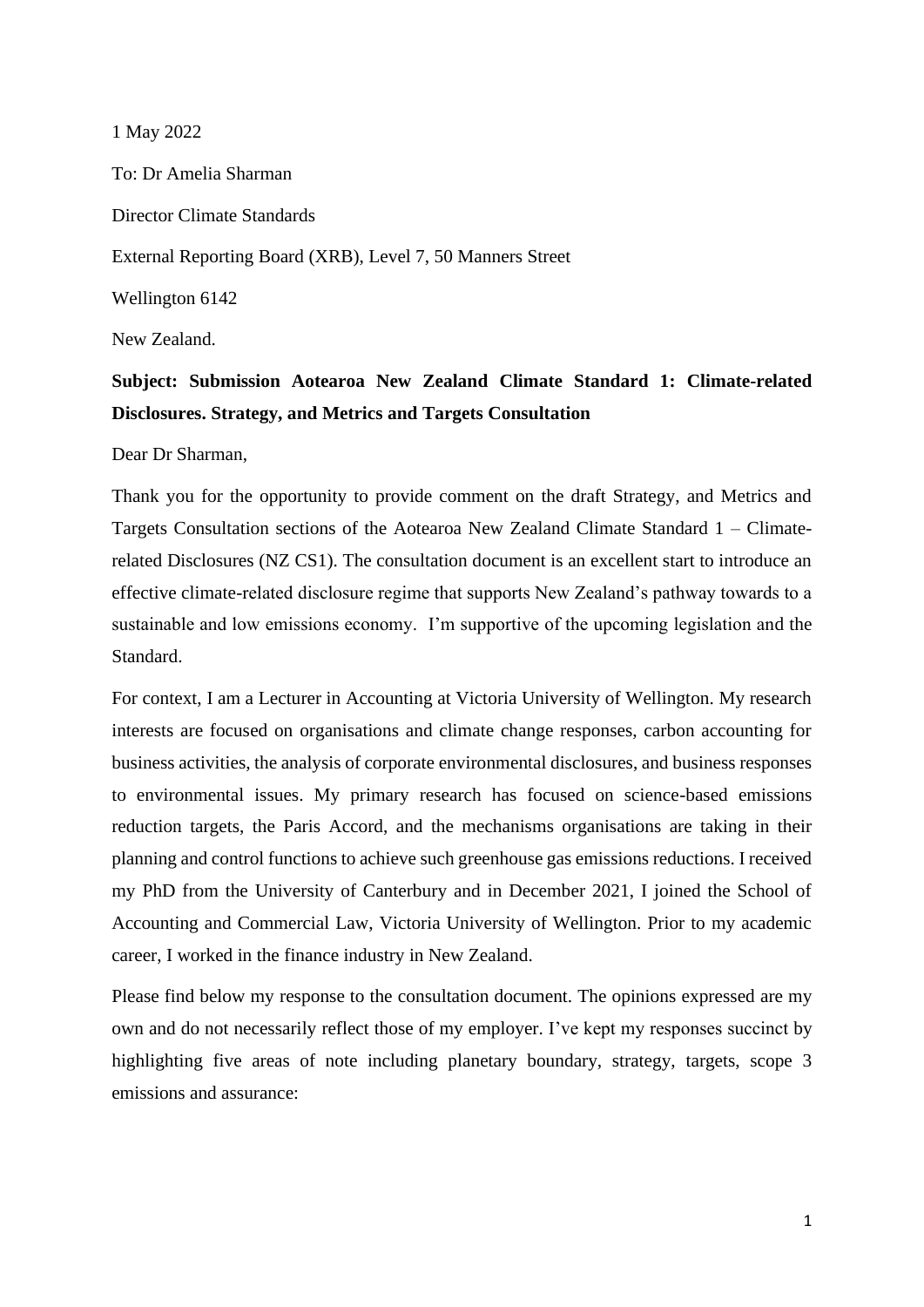#### **1. Planetary boundary**

While the planet has its ecological limits, economic growth has none. It is necessary to make sure that companies use natural resources only up to a point which allows the Earth to recover and maintain its function, that is, to ensure ecological resilience. As per the planetary boundaries framework, scientists suggested a global carbon emissions threshold of 350 ppm CO<sup>2</sup> above the pre-industrial level (the years from 1850 to 1900) which provides a reasonable chance of limiting future warming to  $1.5^{\circ}$ C. If we, as humankind, surpass these indicated tipping points, the entire system could destabilise and therefore, the future for humanity on earth may not be sustainable.

There is an increased number of companies disclosing their emissions reduction targets and performance against these targets. However, it is difficult to get a reliable view of whether the companies are on track to meet their climate targets because targets are set for different time periods and companies have often not set or reported progress against targets for a continuous long period of time. Additionally, an approach to disclose a substantial reduction in emissions volume at their corporate level may actually conceal unsustainable performance if their performance is not considered in the ecological context. "Accounting for sustainability takes the planet as its accounting entity" (Gray et al., 2010 and Gray R., Milne MJ, 2019<sup>i</sup>). Corporate climate reporting boundaries need to be defined in a way that reflects the actual boundaries of ecosystem sustainability.

Climate reporting entities should align their strategies with the global emissions reduction targets, and set science-based targets to help accelerate the transition to a low carbon economy and avoid the catastrophic climate breakdown.

2. **Strategy:** The disclosure objective in the section 6.1. Strategy: Proposed section is "*The objective of these disclosures is to enable primary users to understand the impacts of climaterelated risks and opportunities on an entity's business model, strategy and financial planning over the short, medium and long term, including actual and potential financial impacts. How an entity has employed scenario analysis to evaluate the resilience of its business model and strategy is a key factor in realising this objective. Such information is used to inform the expectations about the future performance of an entity*."

The objective for the strategy disclosure has not considered how a climate reporting entity has operated and financed decarbonization activities and explicitly reallocates operating and financing activities to climate solutions at a rate that is consistent with global climate targets,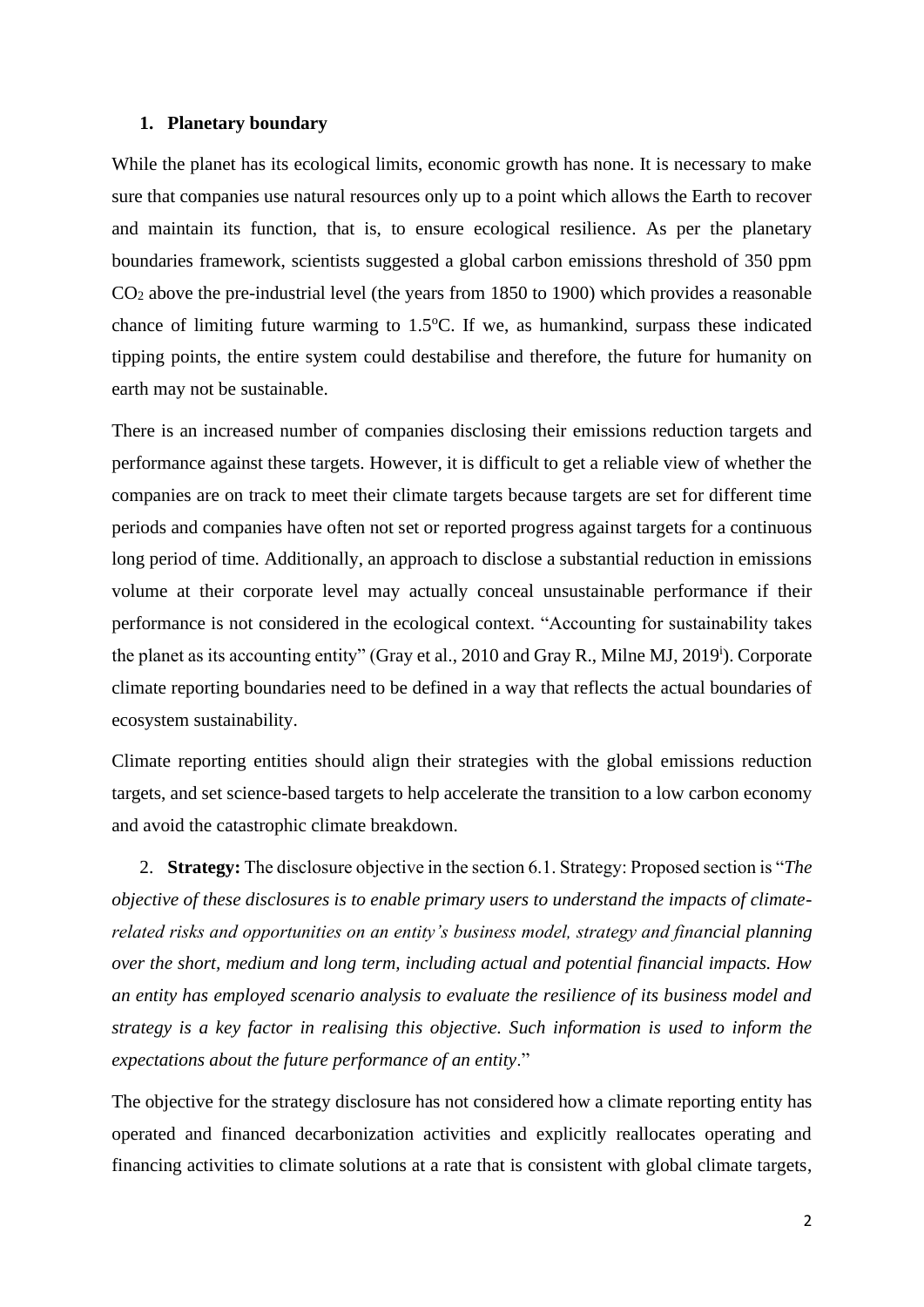i.e,  $1.5^{\circ}$ C scenario. The mitigation strategies should encourage counterparties and portfolio companies in all sectors to also set and achieve targets at the scale required to effectively achieve the emissions reduction target in line with global goals.

## **3. We do not require transition plans to be tied to any particular target such as net zero and/or 1.5<sup>o</sup>C, but those entities will be free to disclose this if they have done so. Do you agree? Why or why not?**

The scientific community in the Intergovernmental Panel on Climate Change (IPCC) Special Report on  $1.5^{\circ}$ C has clearly stated the need to limit global temperature rise to  $1.5^{\circ}$ C above preindustrial levels and reach net-zero  $CO<sub>2</sub>$  emissions by 2050 as the best chance of avoiding catastrophic impacts of climate change on human society and nature. In order to achieve the target, the world needs to half carbon dioxide  $(CO<sub>2</sub>)$  emissions by around 2030 and reach netzero CO2 emissions by mid-century.

Targets must be framed in a way that will have the most effect on driving the reporting entities' financing and operating activities, but arguably targets are only meaningful if they are set based on planetary boundary principles, i.e., a "fair share" of the total GHG emissions reductions required to meet widely accepted 1.5<sup>o</sup>C goal. The focus should not lie simply on a reduction in exposure to emissions within portfolios but, instead, on ensuring portfolio companies set science-based targets and reduce their own emissions consistently with relevant  $1.5^{\circ}$ C pathways.

# **4. We will require disclosure of scope 3 value chain emissions as part of this standard. Are there areas (particularly in your scope 3 value chain) where there are impediments to measuring at present? If so, what are these areas and when do you think it might be possible to measure these areas?**

To ensure the completeness of the disclosure, climate reporting entities should cover all relevant scope 3 GHG emissions, including the category 15 Financed Emissions which should cover the portfolio companies' scope 1, scope 2 and relevant scope 3 emissions. Measuring financed emissions would enable the climate reporting entities to identify carbon-intensive hotspots and develop innovative carbon-reduced products for their clients. It enables them to take informed actions to decarbonize their portfolio in order to minimize climate risks, maximize opportunities and assess portfolio alignment in the context of  $1.5^{\circ}C$  global target. Disclosing the relevant scope 3 emissions allows stakeholders to make accurate sustainability assessments in their decision-making.